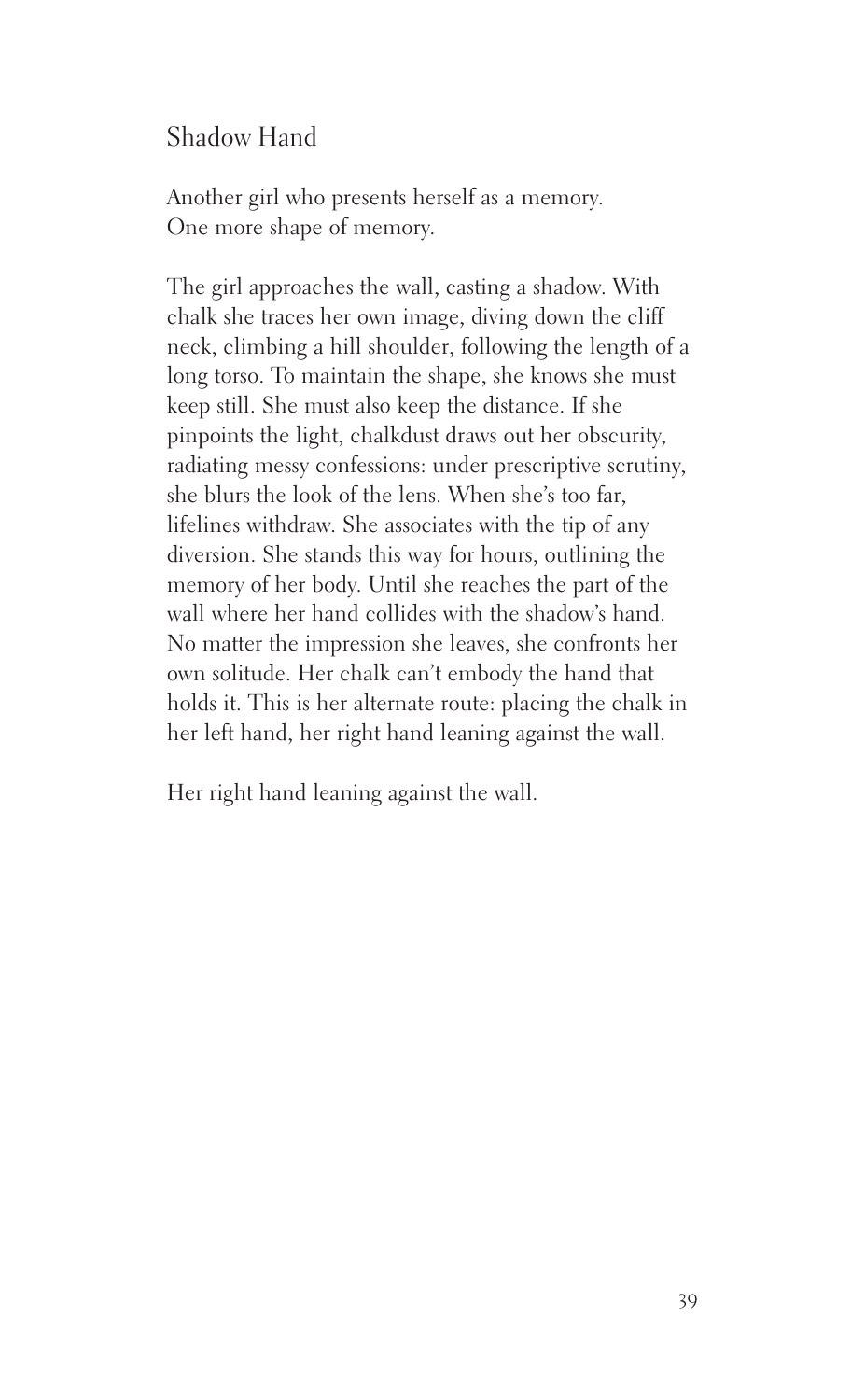## The Women of Gavalo

The Women of Gavalo know good wine isn't a product of the grape but of the barrel. They know when they've had enough. Avoiding all excess, they focus on ritual. In a cauldron of simmering water, the Women steep the bounty of their daily labour, the kitchen percolating with herbs brought in from the garden. Scents of chamomili, sage, thimari and fennel diffuse in rings over the table, fold an extra crease on the napkin; white curtains, soaking up the last wafting flavour, turn crimson. A rising heat blots the chimney draft. Hair strands escape the grip of braids. The Women of Gavalo often stir the brew with one eye on the flame and one hand on the ladle. Steam dilating the pores of their skin. Then the Women of Gavalo overturn their bottomless cauldron, and the wine barrel swells with a fragrant propensity. It perspires. The Women of Gavalo are marinading stiff planks of wood. Seeping with suggestions. For seven days and seven nights, the Women take turns holding vigil, tentatively peering over the brim of the barrel, their black kerchiefs persistently undone, dishevelled. One by one, they see a reflected face, contained for a moment on the surface of water, changing expression as it slips over the rim and another woman slides into place. This is their dance. Realization. By the time nearby fields are stripped of ripe cargo, and the grape clusters have been squelched by stampeding feet, the Women of Gavalo have infused the wood grain with such potency that the winemaker finds the job nearly done. The Women furtively wipe down the old barrel and whisk out the backdoor, darting a last aching look. The rest of the process is simply a purple juice fermenting in the dark. Another way of getting drunk.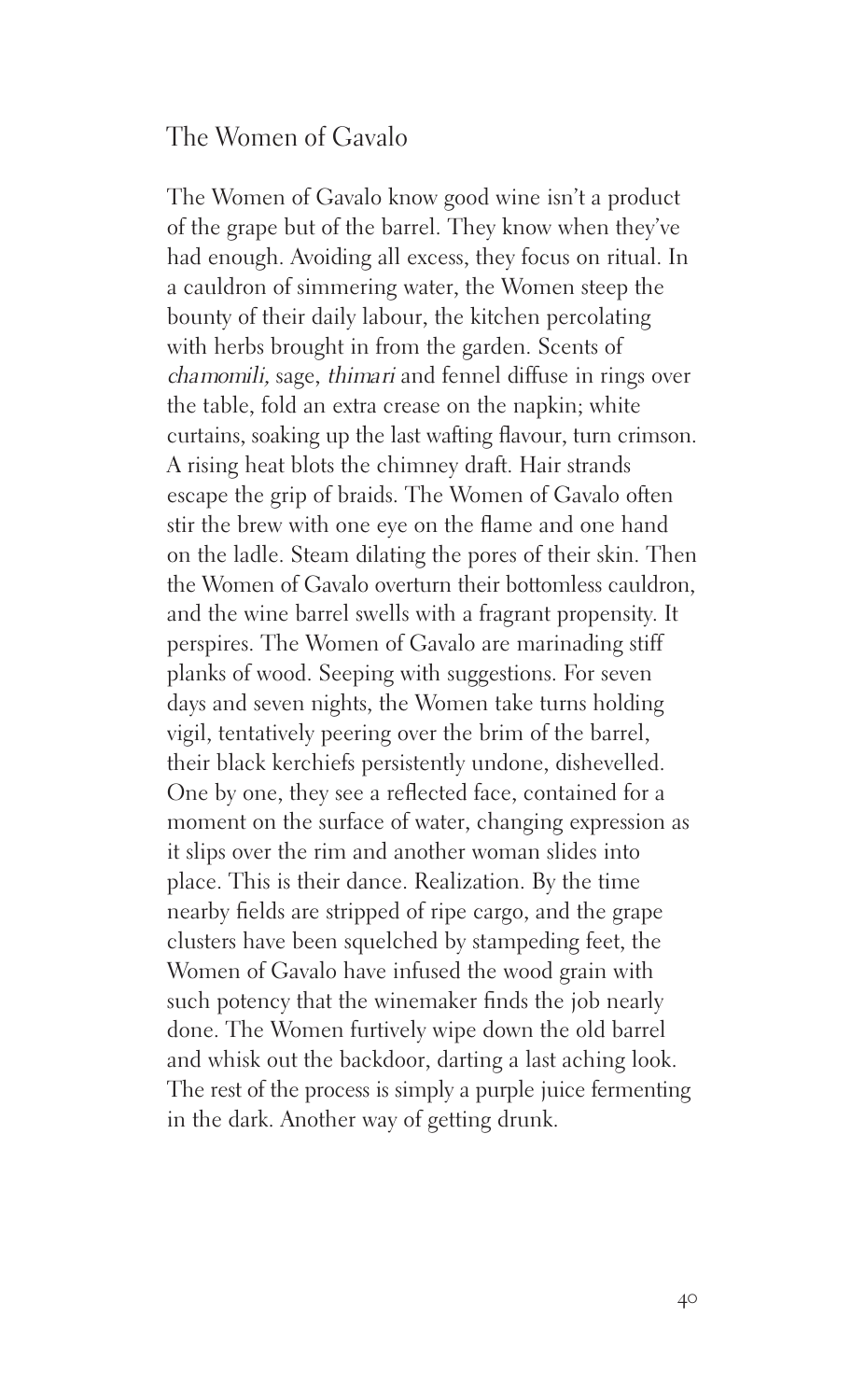The Women of Gavalo preserve live cultures. Their fridges are crammed with plastic yogourt containers. These women, of various age, size and temper, believe one source of sustenance can last for years, fermenting from bowl to bowl. Liquids turn into solids as the curdling knowledge presses along their lifeline of daughters, bridging all continents, genders. Loyalty isn't about the stuttering heart's affinities but about consistency, their blood viscous as plum pudding. The Women of Gavalo say passion is assembled by foraging the highest cupboards for ingredients, prying open the secret drawers. With each step they take along the kitchen – their fingers reaching, reaching up – the floor withdraws from the soles of their leather-bound feet, breadcrumbs wedged in the instep. The Women arrive in neat lines at the soggy trays at the back of their cupboard, where lentils and lima beans are sprouting in the dark. They stroke the quivering green filaments, and each shoot submits to their touch. By the end of the morning meal, it seems the Women have passed the time by transferring water from one glass to another. The Women release from their hands the last drop of garbage, and the metal can overflows, a pool of odours spreading its greasy halo. A dialogue of sounds rings in through the open window and urges the Women along: hooves of trotting horses, alarm clock of shrill roosters, the insistent motion of someone sweeping a balcony, broomstroke by broomstroke. Soon it's noon. The Women's stride is muffled by church bells in the distance endlessly chiming the hour. The schoolmasters, cooks and tailors take the cobbled road home. To the big houses of the Women of Gavalo. Their bigger barns. It's been long suspected the Women of Gavalo are partial to the sound of baying goats.

·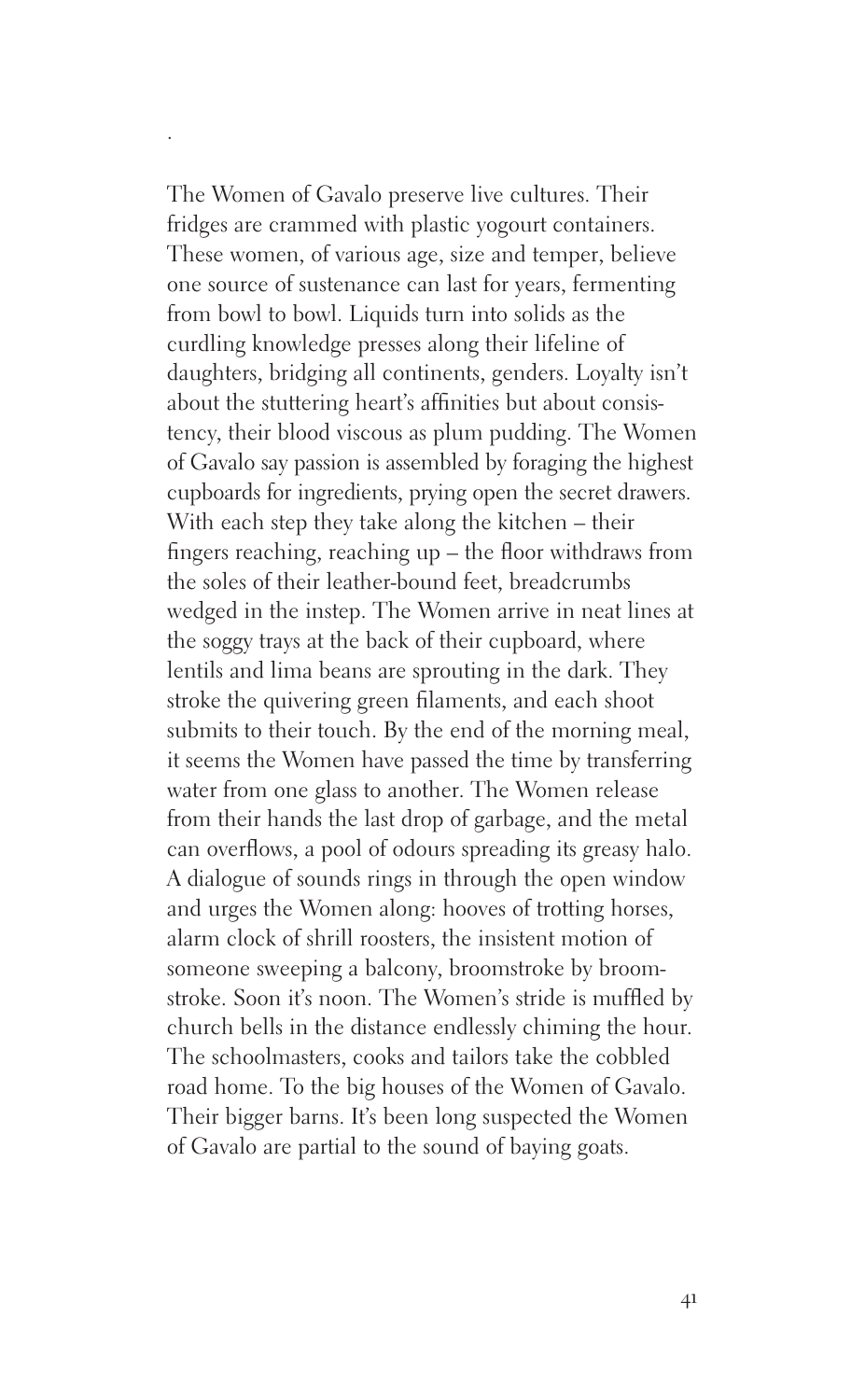The Women of Gavalo occasionally turn sour. Maria drags a chair out of the bakery and deposits herself by the ice-cream freezer, where she'll stay for hours, bidding an aging son to dinner, dressed in the black habit of mourning. On the other side of the street, her son hunches over the table for a game of thanasi, ignores his mother's culinary bluff by slamming down the ace of clubs. The lemon perched on the tray swivels like a knob. Maria balances a steamy plateful in each hand: calamari, stewed beans, kokkinisto. Every few minutes, Maria readjusts her sedentary position, her ample hips spreading like dough along the four corners of the seat. When Maria's concealed the straw-pleated cushion, she smacks her bulbous knees together, the chair nearly collapsing under the pressure. The son, squinting at the hand he's been dealt, imagines Maria brooding over the staleness of her unleavened days, the afternoon heat stoking the oven of her flesh. Maria flattens the apron across her lap with a rolling pin arm, elbowing the ribs of passing strangers. Her heavy feet hold down the pavement. Her massive frame curbs the running wind, forces willful gusts in another direction. The son grabs hold of his card table for leverage.

·

A few metres from where Maria's stationed, a fat colony of ants hauls scraps of food from the littered sidewalk, burrows into dirt crevices for a secret feast of banana peels, apple bits. In their frenzied movement, Maria's son can see the choreography of his mother's widowed longing, an assembly of laden tables and hidden chairs. Maria's son slides off his own rickety seat at the thought of Maria gaining even an inch. He thinks of Maria lurching towards the wayward men – palms upturned, the steamy plateful in full view of gawking spectators as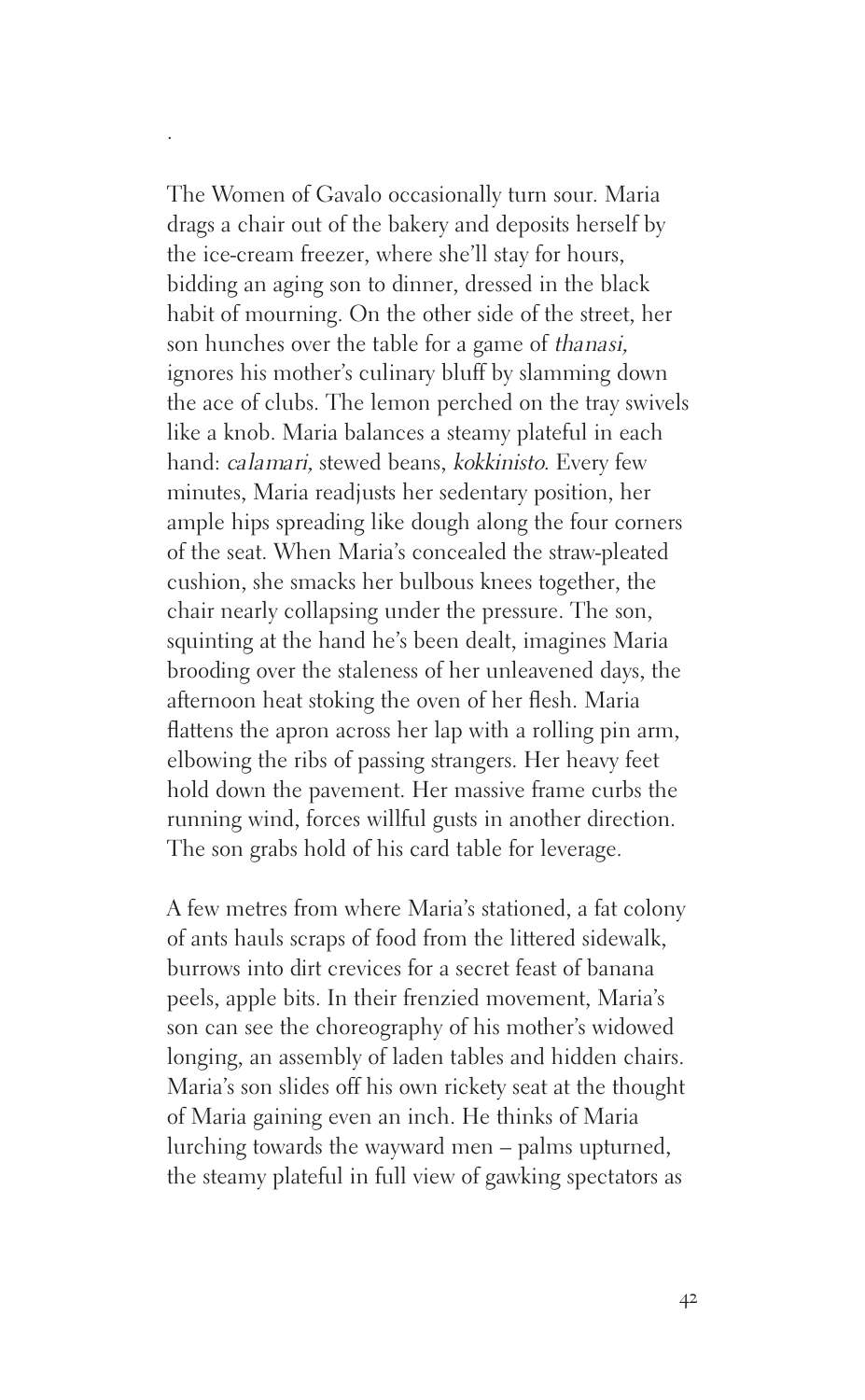she stabs at the air with a fork – and overturns a glassful of ouzo onto the card deck; ice cubes clinking against shards of glass.

Maria maintains herself by the bakery doors, preparing to knead another rising loaf, the smell of fresh bread unfurling across her shoulders like a flag. At times, Maria goes missing in the market for two weeks only to reappear with a month's worth of potatoes. Her blade peels back time like a mud-slicked rind, exposing the creamy flesh of root vegetables. For over forty-five years, Maria's prepared a widow's menu in spite of a miserly trade for ingredients. Hers is a perishable appetite. Like memory, it grows from what it feeds on. Inch by inch.

Maria's son bolts down the street as if escaping the bridle. His arms flail through the air as he whisks past his unyielding mother. He rushes into his own kitchen, and boils water. The room steams and steams. By degrees.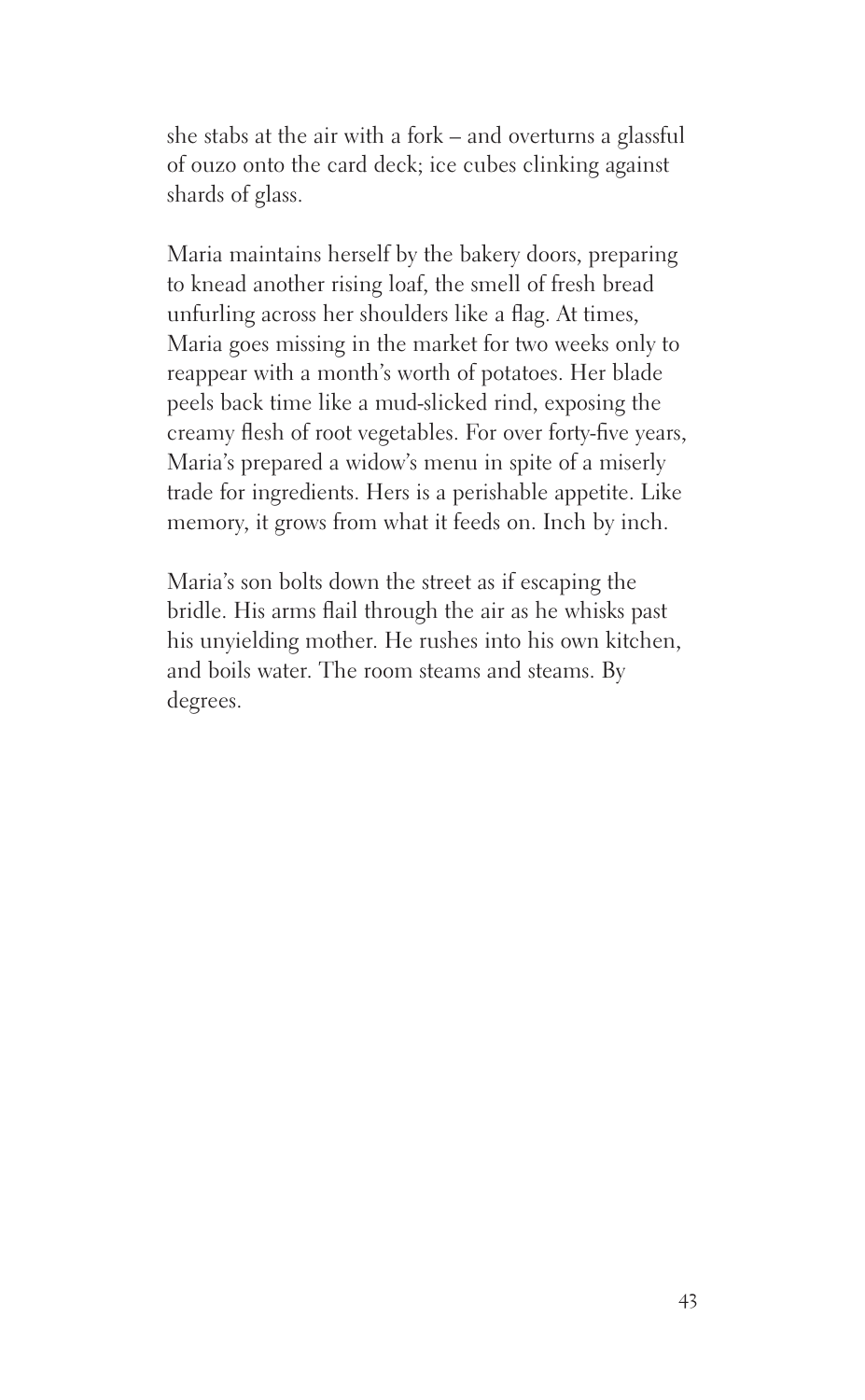## Secret

There's a room in a house on the hilltops of Crete with doors and shutters wide open, its stone floor polished by the sun. Burnt-red, cinnamon, candle-wax yellow, and plum; the room turns colour by the hour. The constant pressure of its circulating air can be felt for miles around, uninterrupted by any sort of closure – metal hinges, latches, the lid of tin boxes full of old letters, sad goodbyes. Passersby, having stopped by its front doors, hold on to their hats or their purses before entering the room, wrestling with the ghost of a breath. Once inside, no one pauses to adjust to the light or to orient themselves to the room's angles; they move from object to object in the manner of those long initiated into love, intimately making their way towards another.

Memory is its own embellishment. A room with high, vaulted ceilings, solid floors and unadorned walls. A room that serves as both bedroom and kitchen, the den and the parlour. Here, I lie down on the wrought-iron day-bed with its thick pillows and white cotton sheets, a breeze from the open window stroking my temples. Five steps later, I spoon sticky clumps of walnuts with honey from a porcelain plate by the counter. Everything near at hand, having come from someplace else: the silver wine decanter from grandmother's dowry, rust-mottled but reflecting my face on its surface; rows of ancestral portraits of men with dishevelled beards and waist-length hair, leaning against rifles as if canes. Shelves of books with cracking spines. A coal-burning stove still heavy with fossil fuels. Like grandmother, who learned to read and write at the age of forty, from old newspapers, old books; this room's disarray will take years to resolve. She's decoded the same message for over seventy years.